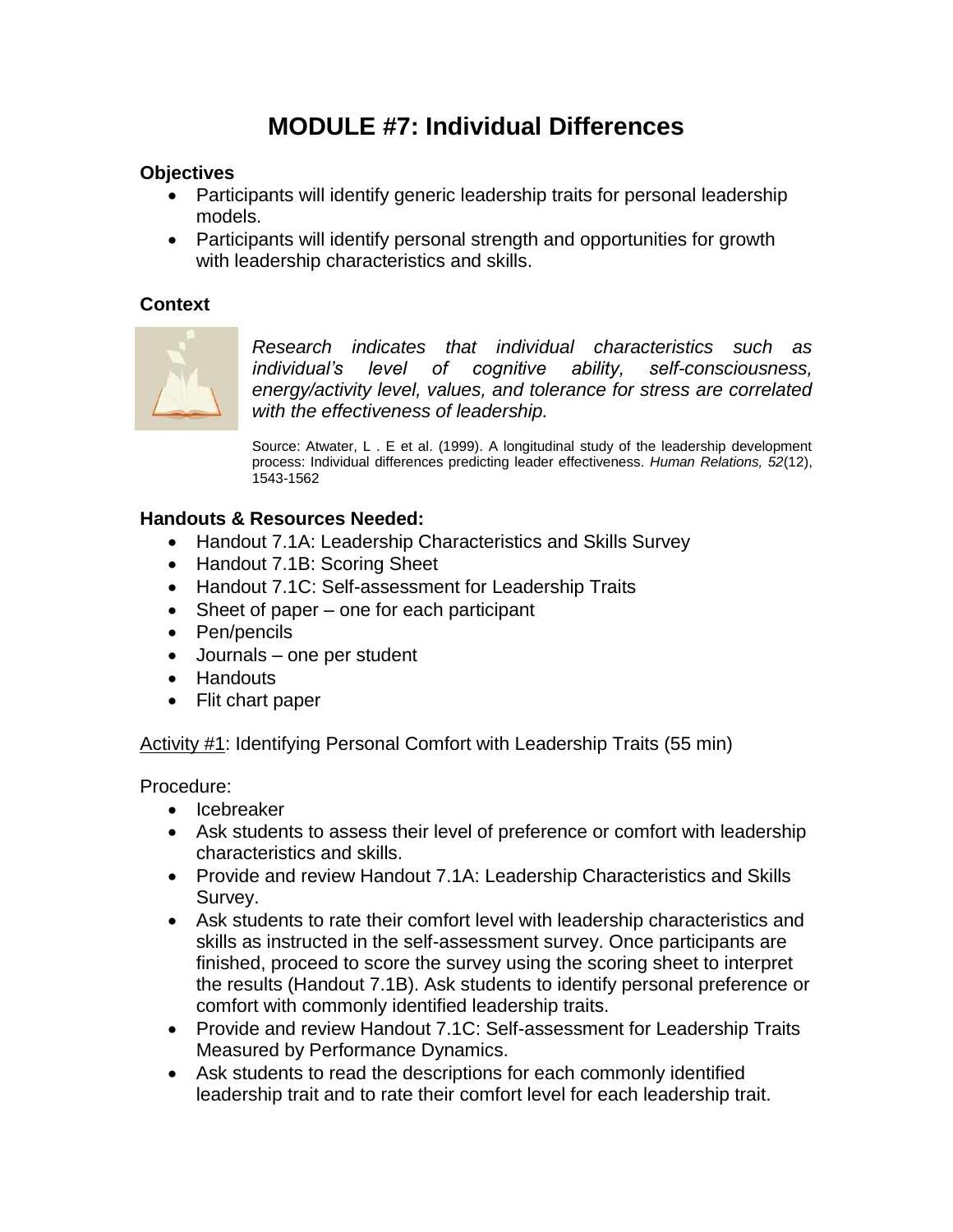- Ask participants to break into small groups of 4 or 5 and discuss the results within their groups.
- Debriefing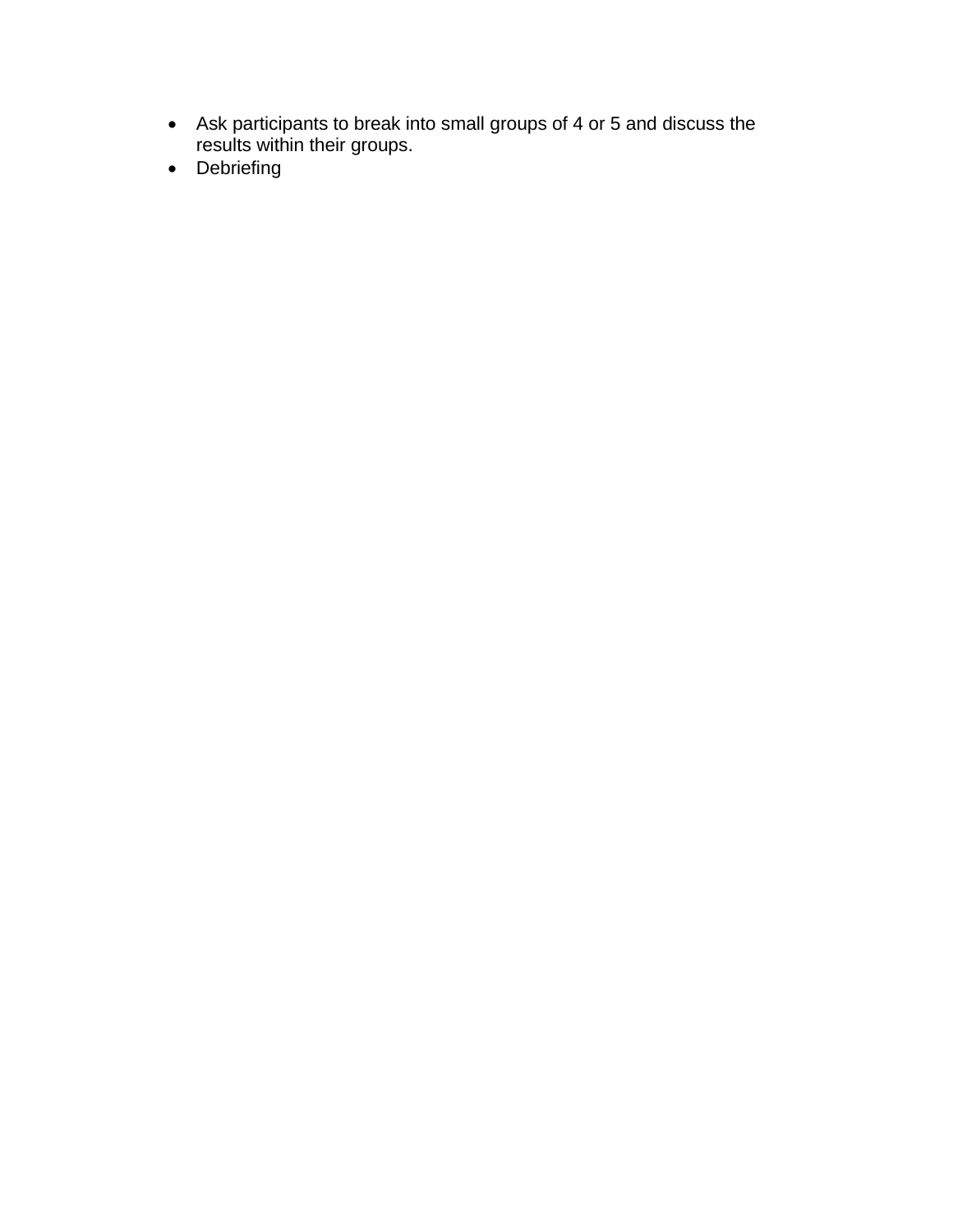# **Leadership Characteristics and Skills Survey<sup>1</sup>**

#### **Introduction**

This assessment is designed to provide you with feedback about your level of preference or comfort with leadership characteristics and skills.

If you have NOT performed a task before, estimate how difficult the task would be for you to learn to perform.

Circle the number on the scale that you believe comes closest to your skill or task level. Be honest about your choices as there are no right or wrong answers - it is only for your own self-assessment.

|     |                                                              | Very<br>Strong | Moderately<br>Strong | Adequate | Moderately<br>Weak | Very<br>Weak |
|-----|--------------------------------------------------------------|----------------|----------------------|----------|--------------------|--------------|
| 1.  | I enjoy communicating with others.                           | 5              | $\overline{4}$       | 3        | $\overline{2}$     | $\mathbf{1}$ |
| 2.  | I am honest and fair.                                        | 5              | $\overline{4}$       | 3        | $\overline{2}$     | $\mathbf{1}$ |
| 3.  | I make decisions with input from<br>others.                  | 5              | $\overline{4}$       | 3        | $\overline{2}$     | 1            |
| 4.  | My actions are consistent.                                   | 5              | $\overline{4}$       | 3        | $\overline{2}$     | $\mathbf{1}$ |
| 5.  | I give others the information they<br>need to do their jobs. | 5              | $\overline{4}$       | 3        | $\overline{2}$     | $\mathbf{1}$ |
| 6.  | I keep focused through follow-up.                            | 5              | $\overline{4}$       | 3        | $\overline{2}$     | $\mathbf{1}$ |
| 7.  | I listen to feedback and ask<br>questions.                   | 5              | $\overline{4}$       | 3        | $\overline{2}$     | $\mathbf{1}$ |
| 8.  | I show loyalty to the company and to<br>the team members.    | 5              | $\overline{4}$       | 3        | $\overline{2}$     | $\mathbf{1}$ |
| 9.  | I create an atmosphere of growth.                            | 5              | $\overline{4}$       | 3        | $\overline{2}$     | $\mathbf{1}$ |
| 10. | I have wide visibility.                                      | 5              | $\overline{4}$       | 3        | $\overline{2}$     | $\mathbf{1}$ |
| 11. | I give praise and recognition.                               | 5              | $\overline{4}$       | 3        | $\overline{2}$     | $\mathbf{1}$ |
| 12. | I criticize constructively and address<br>problems.          | 5              | $\overline{4}$       | 3        | $\overline{2}$     | 1            |

 $11$  Adapted from:

<u>.</u>

Clark, D. R. (1998). Leadership Characteristics and Skills Survey. Available online Jan. 20, 2006 at: http://www.nwlink.com/~donclark/leader/survlead.html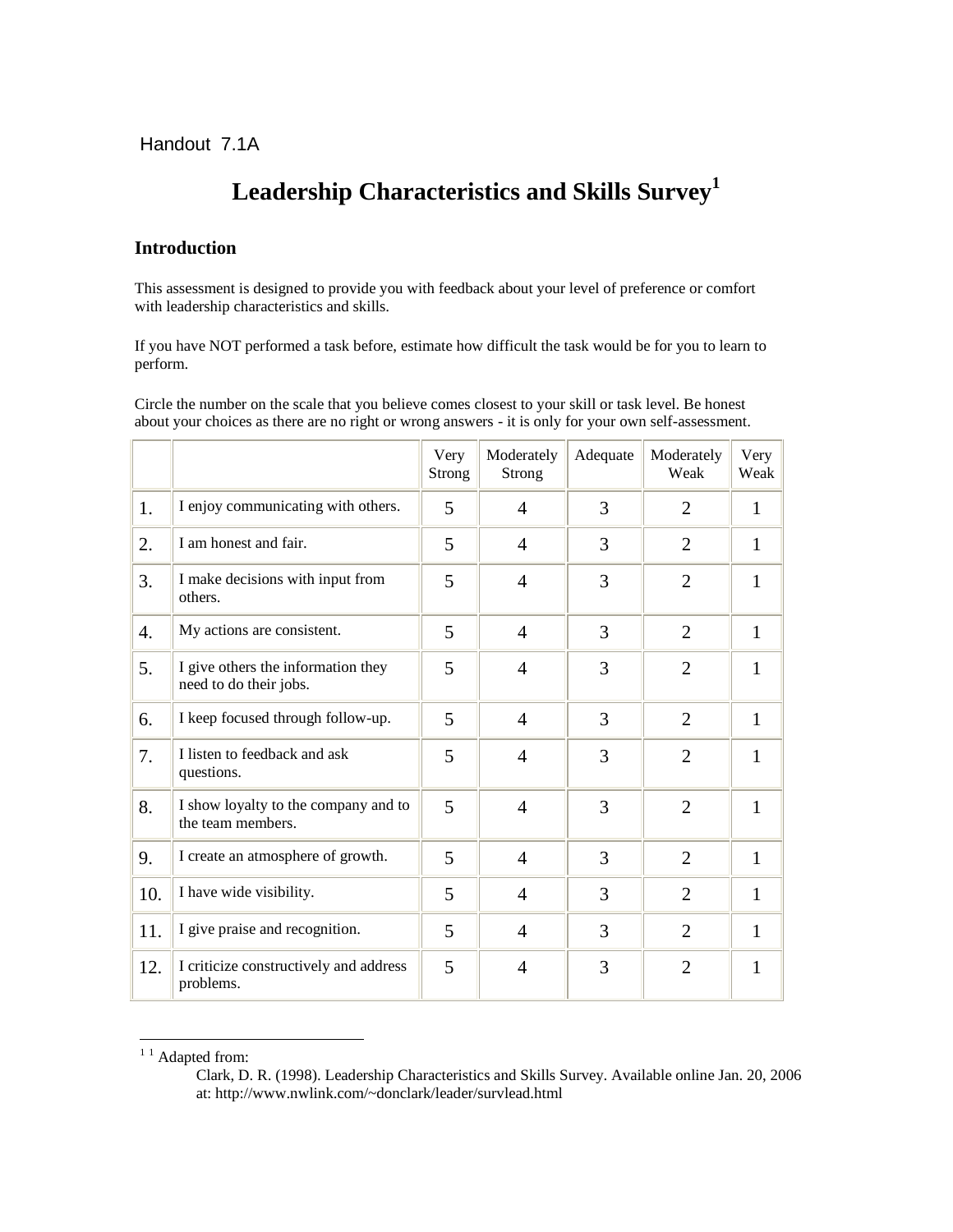| 13. | I develop plans.                                                                               | 5 | $\overline{4}$ | 3 | $\overline{2}$ | $\mathbf{1}$ |
|-----|------------------------------------------------------------------------------------------------|---|----------------|---|----------------|--------------|
| 14. | I have a vision on where we are<br>going and set long term goals.                              | 5 | 4              | 3 | $\overline{2}$ | $\mathbf{1}$ |
| 15. | I set objectives and follow them<br>through to completion.                                     | 5 | $\overline{4}$ | 3 | $\overline{2}$ | $\mathbf{1}$ |
| 16. | I display tolerance and flexibility.                                                           | 5 | $\overline{4}$ | 3 | $\overline{2}$ | $\mathbf{1}$ |
| 17. | I can be assertive when needed.                                                                | 5 | $\overline{4}$ | 3 | $\overline{2}$ | $\mathbf{1}$ |
| 18. | I am a Champion of change.                                                                     | 5 | $\overline{4}$ | 3 | 2              | $\mathbf{1}$ |
| 19. | I treat others with respect and<br>dignity.                                                    | 5 | $\overline{4}$ | 3 | $\overline{2}$ | $\mathbf{1}$ |
| 20. | I make myself available and<br>accessible.                                                     | 5 | $\overline{4}$ | 3 | $\overline{2}$ | $\mathbf{1}$ |
| 21. | I want to take charge.                                                                         | 5 | 4              | 3 | $\overline{2}$ | $\mathbf{1}$ |
| 22. | I accept ownership for team<br>decisions.                                                      | 5 | 4              | 3 | $\overline{2}$ | $\mathbf{1}$ |
| 23. | I set guidelines for how others are to<br>treat one another.                                   | 5 | $\overline{4}$ | 3 | $\overline{2}$ | $\mathbf{1}$ |
| 24. | I manage by "walking around" (the<br>front line is the bottom line).                           | 5 | $\overline{4}$ | 3 | $\overline{2}$ | $\mathbf{1}$ |
| 25. | I am close to the business and have a<br>broad view of where we are going.                     | 5 | $\overline{4}$ | 3 | $\overline{2}$ | $\mathbf{1}$ |
| 26. | I coach team members.                                                                          | 5 | $\overline{4}$ | 3 | $\overline{2}$ | $\mathbf{1}$ |
| 27. | I determine manpower requirements<br>for my department and write job<br>descriptions for them. | 5 | $\overline{4}$ | 3 | $\overline{2}$ | 1            |
| 28. | I interview and select the most<br>qualified candidate for an open job<br>position.            | 5 | 4              | 3 | 2              | 1            |
| 29. | I provide new employees with on-<br>the-job training.                                          | 5 | $\overline{4}$ | 3 | $\overline{2}$ | $\mathbf{1}$ |
| 30. | I determine resources, material, and<br>supply requirements for my<br>department.              | 5 | $\overline{4}$ | 3 | $\overline{2}$ | 1            |
| 31. | I developed a budget for my<br>department.                                                     | 5 | $\overline{4}$ | 3 | $\overline{2}$ | $\mathbf{1}$ |
| 32. | I can respond to an employee who is<br>upset with me or someone else in the<br>organization.   | 5 | $\overline{4}$ | 3 | $\overline{2}$ | $\mathbf{1}$ |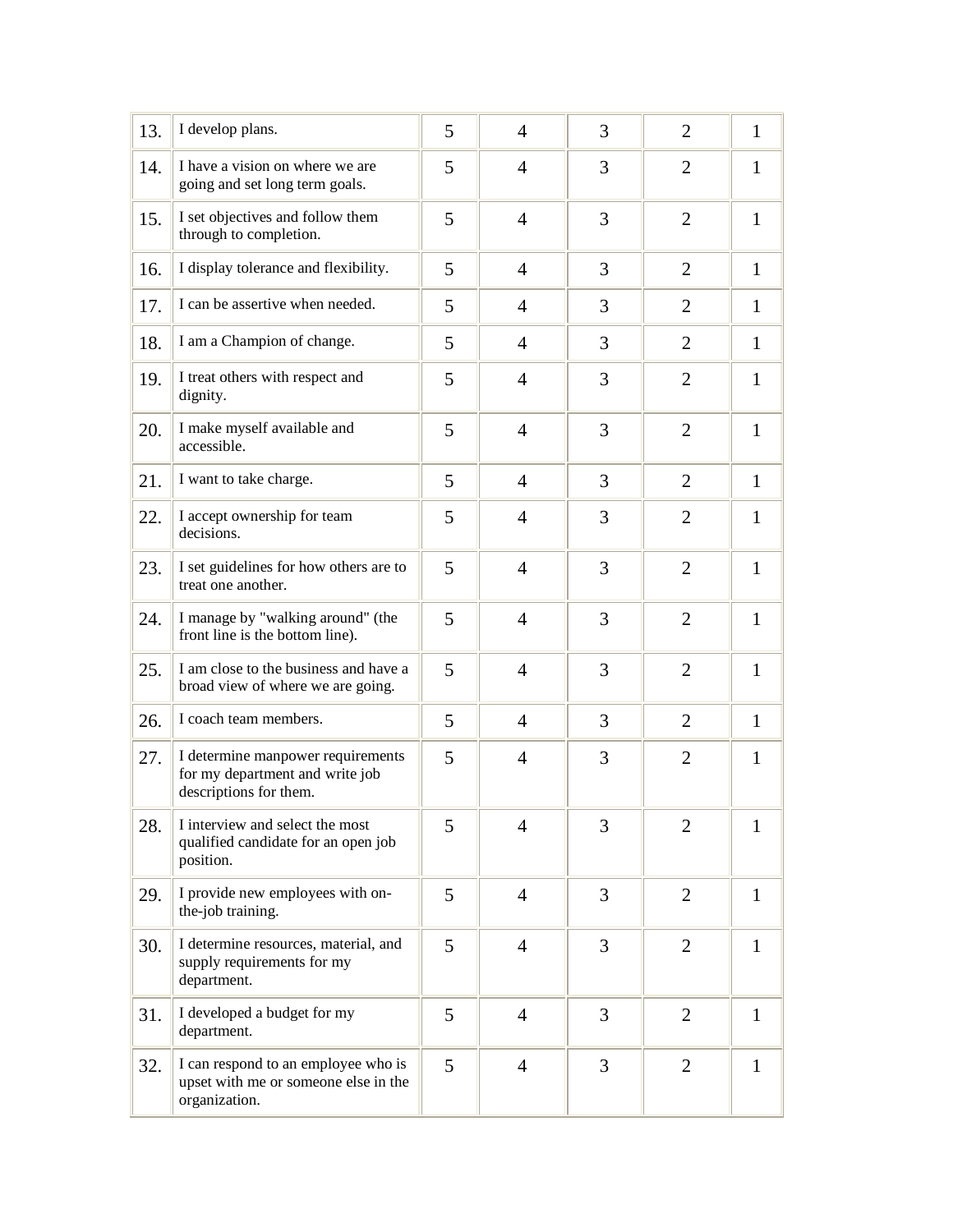| 33. | I have counseled employees who<br>have personal problems (family,<br>health, financial).                              | 5 | $\overline{4}$ | 3 | $\overline{2}$ | $\mathbf{1}$ |
|-----|-----------------------------------------------------------------------------------------------------------------------|---|----------------|---|----------------|--------------|
| 34. | I react to situations in which the<br>quality of an employee's work goes<br>into a decline.                           | 5 | $\overline{4}$ | 3 | 2              | $\mathbf{1}$ |
| 35. | I deal with employees who have<br>performance issues, such as<br>suspected of substance abuse or<br>chronically late. | 5 | $\overline{4}$ | 3 | 2              | $\mathbf{1}$ |
| 36. | I reward employees for good<br>performances.                                                                          | 5 | $\overline{4}$ | 3 | $\overline{2}$ | $\mathbf{1}$ |
| 37. | I conduct formal employee<br>performance appraisals.                                                                  | 5 | $\overline{4}$ | 3 | $\overline{2}$ | $\mathbf{1}$ |
| 38. | I can make a presentation to a group<br>of peers and/or seniors.                                                      | 5 | $\overline{4}$ | 3 | $\overline{2}$ | $\mathbf{1}$ |
| 39. | I write reports to be distributed to a<br>group of peers and/or seniors.                                              | 5 | $\overline{4}$ | 3 | $\overline{2}$ | $\mathbf{1}$ |
| 40. | I have a deep-rooted understanding<br>of the functions of my organization.                                            | 5 | $\overline{4}$ | 3 | $\overline{2}$ | $\mathbf{1}$ |
| 41. | I am curious.                                                                                                         | 5 | $\overline{4}$ | 3 | $\overline{2}$ | $\mathbf{1}$ |
| 42. | I know how to sell.                                                                                                   | 5 | $\overline{4}$ | 3 | $\overline{2}$ | $\mathbf{1}$ |
| 43. | I am a good learner.                                                                                                  | 5 | $\overline{4}$ | 3 | $\overline{2}$ | $\mathbf{1}$ |
| 44. | I know how to influence people and<br>get support.                                                                    | 5 | $\overline{4}$ | 3 | $\overline{2}$ | $\mathbf{1}$ |
| 45. | I admit my mistakes and take<br>responsibility for my actions.                                                        | 5 | $\overline{4}$ | 3 | $\overline{2}$ | $\mathbf{1}$ |
| 46. | I like to talk to people and I am a<br>great listener.                                                                | 5 | $\overline{4}$ | 3 | $\overline{2}$ | $\mathbf{1}$ |
| 47. | I am a good delegator.                                                                                                | 5 | $\overline{4}$ | 3 | $\overline{2}$ | $\mathbf{1}$ |
| 48. | I can separate the important issues<br>from inconsequential ones.                                                     | 5 | $\overline{4}$ | 3 | $\overline{2}$ | $\mathbf{1}$ |
| 49. | I have integrity and can be trusted.                                                                                  | 5 | $\overline{4}$ | 3 | $\overline{2}$ | $\mathbf{1}$ |
| 50. | I am political only when needed.                                                                                      | 5 | $\overline{4}$ | 3 | $\overline{2}$ | $\mathbf{1}$ |
|     | <b>TOTAL</b>                                                                                                          |   |                |   |                |              |

Total score for all 5 columns: \_\_\_\_\_\_\_\_\_\_ Final Score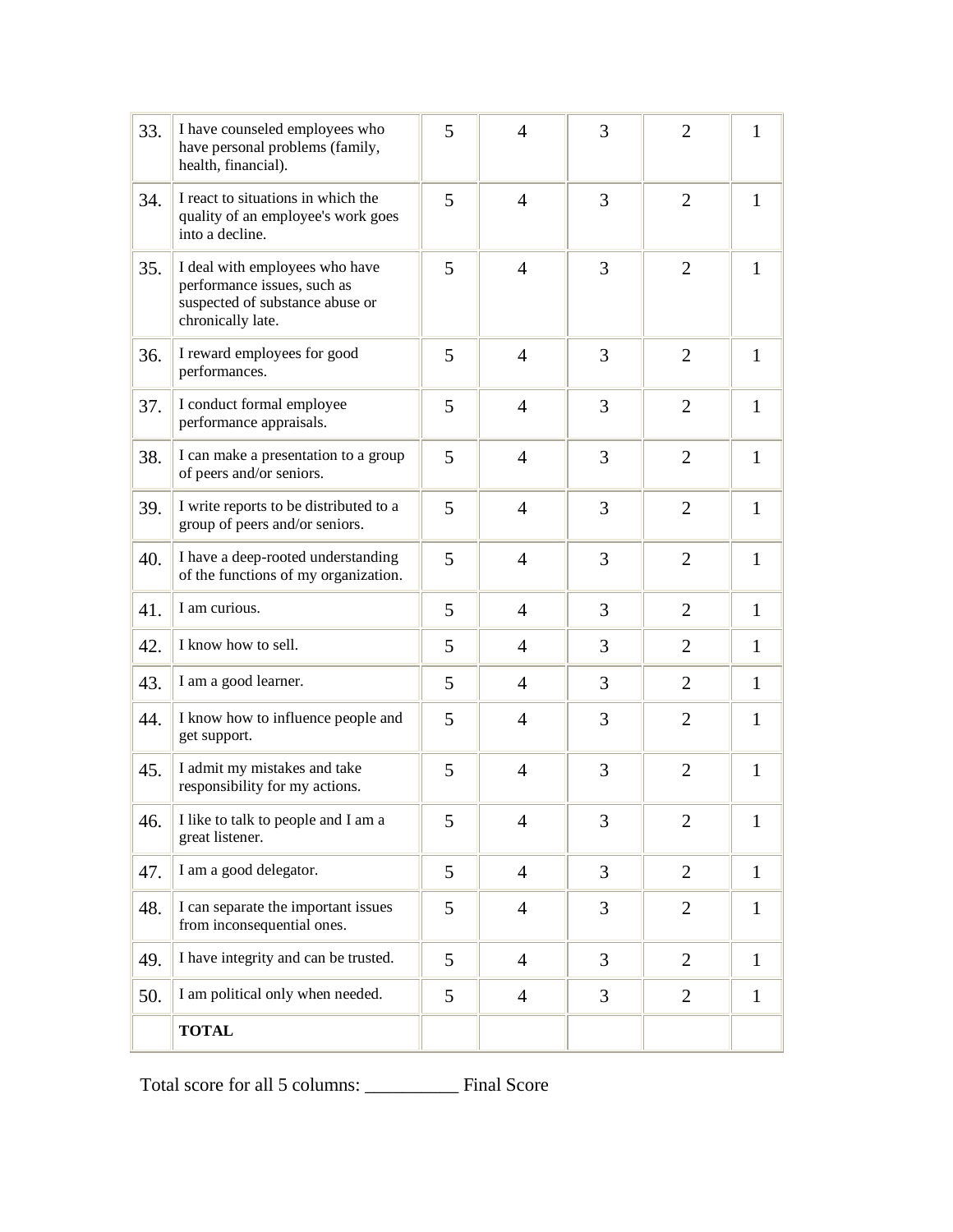## **Handout 7.1B**

## **Scoring Sheet**

Total each of the five columns and then add the five columns together for your final score. The maximum score is 250 while the minimum score is 50.

As mentioned earlier, there are no right or wrong answers. This means there are no right or wrong scores. This survey is designed to show you the areas you need to improve in. You lowest scoring answers are the areas you need to improve. See your supervisor or training department for resources to help you to become more proficient in your weak areas.

Use the table below for a general guideline of where you stand.

175 and above - You are well on your way to becoming a leader.

- **125 to 174 You are getting close.**
- 124 and below Don't Give up! Many before you have continued with their studies to become some of the finest leaders around.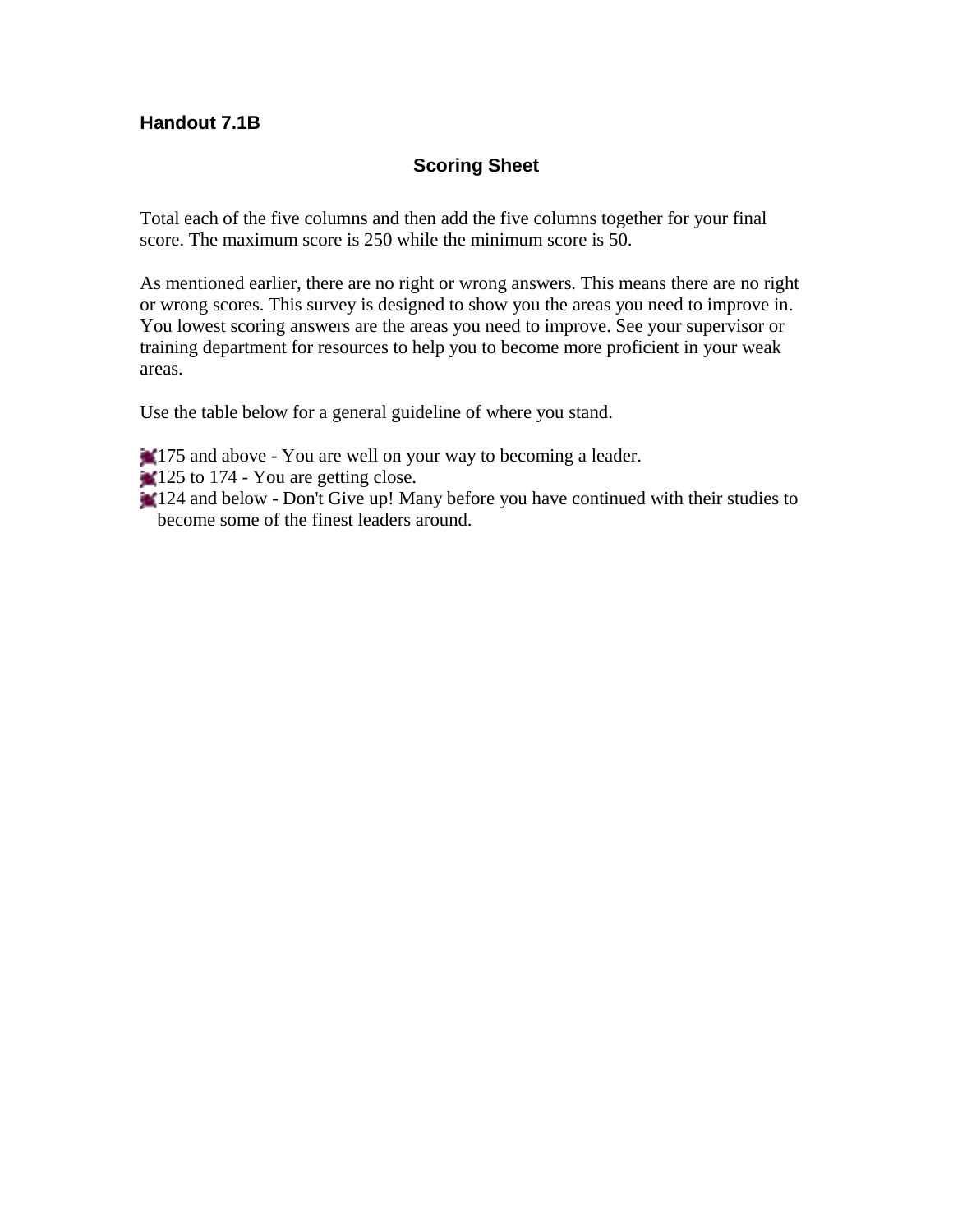# **Self-assessment for Leadership Traits Measured by Performance Dynamics**

Directions: Read the descriptions for each commonly identified leadership traits at work place. Rate your comfort level for each commonly identified leadership traits with a scale of 5, with 1 indicating being not comfort with the leadership trait at all and 5 indicating being very comfort with the leadership trait.

|                                                                                                                                                                                                                                                                                                                                                                                                                                                                                                                                                                                                                                                                        | Very<br>Comfort |                |   |                | Not<br>Comfort<br>At All |
|------------------------------------------------------------------------------------------------------------------------------------------------------------------------------------------------------------------------------------------------------------------------------------------------------------------------------------------------------------------------------------------------------------------------------------------------------------------------------------------------------------------------------------------------------------------------------------------------------------------------------------------------------------------------|-----------------|----------------|---|----------------|--------------------------|
| <b>Primary Leadership Characteristics</b>                                                                                                                                                                                                                                                                                                                                                                                                                                                                                                                                                                                                                              |                 |                |   |                |                          |
| 1. Management Knowledge                                                                                                                                                                                                                                                                                                                                                                                                                                                                                                                                                                                                                                                | 5               | 4              | 3 | 2              | 1                        |
| Do the candidates understand management and leadership<br>principles? Are they people-oriented in their leadership style?<br>Are they "old school" and autocratic or participative and<br>progressive? Are they "all business" and task-driven or current<br>in their leadership style? Do they understand what it takes to<br>lead a team?                                                                                                                                                                                                                                                                                                                            |                 |                |   |                |                          |
| 2. Energy Level                                                                                                                                                                                                                                                                                                                                                                                                                                                                                                                                                                                                                                                        | 5               | $\overline{4}$ | 3 | $\mathfrak{D}$ | 1                        |
| Are the candidates high-energy, fast-track, highly motivated, and<br>able to move quickly with high productivity, or are they laid-<br>back, unmotivated, slow, systematic, and likely to achieve low<br>productivity? What is the pace they will set for themselves and<br>others? Are they self-initiating or do they need constant external<br>motivation? Are they self-motivated or do I have to push them?<br>Can they keep up with the pace of our culture and job<br>expectations?                                                                                                                                                                             |                 |                |   |                |                          |
| 3. Dominance                                                                                                                                                                                                                                                                                                                                                                                                                                                                                                                                                                                                                                                           |                 |                |   |                |                          |
| Will candidates make it happen or wait for it to happen? Are<br>they proactive or reactive? Will they take charge, assume<br>responsibility, like to control, and influence people, situations,<br>and circumstances, or are they laid-back, reactive, and<br>uncomfortable being in charge or influencing and asserting<br>themselves? Do they lack assertiveness? Are they followers or<br>leaders? Do they have strong egos or are they more humble?<br>Will they proactively step out or sit on the sideline? Will they<br>drive things or watch things be driven by others? Will they get<br>involved in initiatives and situations or will they play it safe and |                 |                |   |                |                          |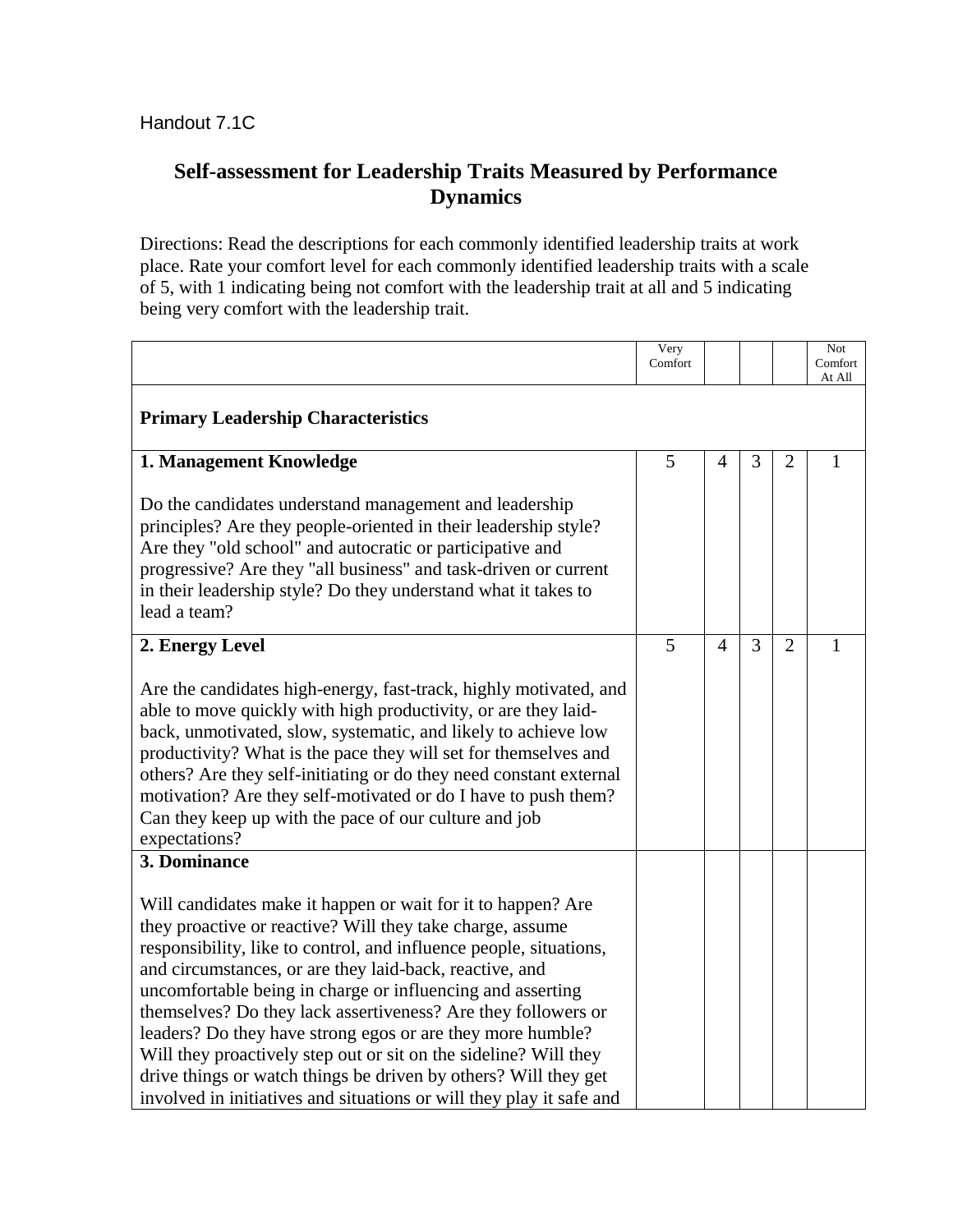| 5<br>3<br><b>4. Decision Making</b><br>$\overline{2}$<br>$\overline{4}$<br>1<br>Will candidates make quick, proactive decisions or will they<br>procrastinate, avoid decisions? Are they impulsive in decision-<br>making style or do they over-analyze and over-think situations,<br>with an inability make decisions? Will you have to make<br>decisions for them or manage their decision-making process? Do<br>they rely on consensus or can they make independent decisions?<br>Will they frustrate their boss by sitting on decisions?<br><b>5. Social Skills</b><br>5<br>3<br>$\overline{4}$<br>$\overline{2}$<br>1<br>Are they outgoing, friendly, interactive, easy to know and talk<br>with, or are they quiet, introverted, distant, hard to get to know,<br>and not very people-oriented? Do they like interacting with<br>people and is relationship-building important to them, or are they<br>more technically-oriented and more comfortable working with<br>things versus people? Are they likely to engage in outgoing,<br>active relationship-building? Are they dynamic and personable?<br>Will they proactively relate to others? Can they build and<br>maintain strong relationships with coworkers, subordinates,<br>peers, upper management, and customers?<br>5<br><b>6. Stability</b><br>3<br>$\overline{4}$<br>$\overline{2}$<br>1<br>Are they stable, steady, consistent, even-keeled, and predictable<br>in their moods, demeanor, and style of interaction? Are they<br>comfortable with their current set of life circumstances, feeling<br>pretty well-balanced, or are they carrying a high degree of<br>internal stress and anxiety, being somewhat moody,<br>unpredictable, volatile at times, inconsistent in style and<br>demeanor? Are they too emotionally comfortable, liking the<br>"comfort zone"? Are they complacent, too stable, laid-back, and<br>lacking a sense of urgency? Will they have an emotional,<br>overreacting response to situations, or will they have a<br>calculated, measured, calm assessment and reaction to a<br>situation? Can they handle stress and pressure? Will they be<br>consistent in their leadership style or be "loose cannons"?<br>5<br>$\overline{4}$<br>3<br>7. Goodwill<br>$\overline{2}$<br>Do they want to treat people well and fairly? Do they have | watch? |  |  |  |
|------------------------------------------------------------------------------------------------------------------------------------------------------------------------------------------------------------------------------------------------------------------------------------------------------------------------------------------------------------------------------------------------------------------------------------------------------------------------------------------------------------------------------------------------------------------------------------------------------------------------------------------------------------------------------------------------------------------------------------------------------------------------------------------------------------------------------------------------------------------------------------------------------------------------------------------------------------------------------------------------------------------------------------------------------------------------------------------------------------------------------------------------------------------------------------------------------------------------------------------------------------------------------------------------------------------------------------------------------------------------------------------------------------------------------------------------------------------------------------------------------------------------------------------------------------------------------------------------------------------------------------------------------------------------------------------------------------------------------------------------------------------------------------------------------------------------------------------------------------------------------------------------------------------------------------------------------------------------------------------------------------------------------------------------------------------------------------------------------------------------------------------------------------------------------------------------------------------------------------------------------------------------------------------------------------------------------------------|--------|--|--|--|
|                                                                                                                                                                                                                                                                                                                                                                                                                                                                                                                                                                                                                                                                                                                                                                                                                                                                                                                                                                                                                                                                                                                                                                                                                                                                                                                                                                                                                                                                                                                                                                                                                                                                                                                                                                                                                                                                                                                                                                                                                                                                                                                                                                                                                                                                                                                                          |        |  |  |  |
|                                                                                                                                                                                                                                                                                                                                                                                                                                                                                                                                                                                                                                                                                                                                                                                                                                                                                                                                                                                                                                                                                                                                                                                                                                                                                                                                                                                                                                                                                                                                                                                                                                                                                                                                                                                                                                                                                                                                                                                                                                                                                                                                                                                                                                                                                                                                          |        |  |  |  |
|                                                                                                                                                                                                                                                                                                                                                                                                                                                                                                                                                                                                                                                                                                                                                                                                                                                                                                                                                                                                                                                                                                                                                                                                                                                                                                                                                                                                                                                                                                                                                                                                                                                                                                                                                                                                                                                                                                                                                                                                                                                                                                                                                                                                                                                                                                                                          |        |  |  |  |
|                                                                                                                                                                                                                                                                                                                                                                                                                                                                                                                                                                                                                                                                                                                                                                                                                                                                                                                                                                                                                                                                                                                                                                                                                                                                                                                                                                                                                                                                                                                                                                                                                                                                                                                                                                                                                                                                                                                                                                                                                                                                                                                                                                                                                                                                                                                                          |        |  |  |  |
|                                                                                                                                                                                                                                                                                                                                                                                                                                                                                                                                                                                                                                                                                                                                                                                                                                                                                                                                                                                                                                                                                                                                                                                                                                                                                                                                                                                                                                                                                                                                                                                                                                                                                                                                                                                                                                                                                                                                                                                                                                                                                                                                                                                                                                                                                                                                          |        |  |  |  |
|                                                                                                                                                                                                                                                                                                                                                                                                                                                                                                                                                                                                                                                                                                                                                                                                                                                                                                                                                                                                                                                                                                                                                                                                                                                                                                                                                                                                                                                                                                                                                                                                                                                                                                                                                                                                                                                                                                                                                                                                                                                                                                                                                                                                                                                                                                                                          |        |  |  |  |
|                                                                                                                                                                                                                                                                                                                                                                                                                                                                                                                                                                                                                                                                                                                                                                                                                                                                                                                                                                                                                                                                                                                                                                                                                                                                                                                                                                                                                                                                                                                                                                                                                                                                                                                                                                                                                                                                                                                                                                                                                                                                                                                                                                                                                                                                                                                                          |        |  |  |  |
|                                                                                                                                                                                                                                                                                                                                                                                                                                                                                                                                                                                                                                                                                                                                                                                                                                                                                                                                                                                                                                                                                                                                                                                                                                                                                                                                                                                                                                                                                                                                                                                                                                                                                                                                                                                                                                                                                                                                                                                                                                                                                                                                                                                                                                                                                                                                          |        |  |  |  |
|                                                                                                                                                                                                                                                                                                                                                                                                                                                                                                                                                                                                                                                                                                                                                                                                                                                                                                                                                                                                                                                                                                                                                                                                                                                                                                                                                                                                                                                                                                                                                                                                                                                                                                                                                                                                                                                                                                                                                                                                                                                                                                                                                                                                                                                                                                                                          |        |  |  |  |
|                                                                                                                                                                                                                                                                                                                                                                                                                                                                                                                                                                                                                                                                                                                                                                                                                                                                                                                                                                                                                                                                                                                                                                                                                                                                                                                                                                                                                                                                                                                                                                                                                                                                                                                                                                                                                                                                                                                                                                                                                                                                                                                                                                                                                                                                                                                                          |        |  |  |  |
|                                                                                                                                                                                                                                                                                                                                                                                                                                                                                                                                                                                                                                                                                                                                                                                                                                                                                                                                                                                                                                                                                                                                                                                                                                                                                                                                                                                                                                                                                                                                                                                                                                                                                                                                                                                                                                                                                                                                                                                                                                                                                                                                                                                                                                                                                                                                          |        |  |  |  |
|                                                                                                                                                                                                                                                                                                                                                                                                                                                                                                                                                                                                                                                                                                                                                                                                                                                                                                                                                                                                                                                                                                                                                                                                                                                                                                                                                                                                                                                                                                                                                                                                                                                                                                                                                                                                                                                                                                                                                                                                                                                                                                                                                                                                                                                                                                                                          |        |  |  |  |
|                                                                                                                                                                                                                                                                                                                                                                                                                                                                                                                                                                                                                                                                                                                                                                                                                                                                                                                                                                                                                                                                                                                                                                                                                                                                                                                                                                                                                                                                                                                                                                                                                                                                                                                                                                                                                                                                                                                                                                                                                                                                                                                                                                                                                                                                                                                                          |        |  |  |  |
|                                                                                                                                                                                                                                                                                                                                                                                                                                                                                                                                                                                                                                                                                                                                                                                                                                                                                                                                                                                                                                                                                                                                                                                                                                                                                                                                                                                                                                                                                                                                                                                                                                                                                                                                                                                                                                                                                                                                                                                                                                                                                                                                                                                                                                                                                                                                          |        |  |  |  |
|                                                                                                                                                                                                                                                                                                                                                                                                                                                                                                                                                                                                                                                                                                                                                                                                                                                                                                                                                                                                                                                                                                                                                                                                                                                                                                                                                                                                                                                                                                                                                                                                                                                                                                                                                                                                                                                                                                                                                                                                                                                                                                                                                                                                                                                                                                                                          |        |  |  |  |
|                                                                                                                                                                                                                                                                                                                                                                                                                                                                                                                                                                                                                                                                                                                                                                                                                                                                                                                                                                                                                                                                                                                                                                                                                                                                                                                                                                                                                                                                                                                                                                                                                                                                                                                                                                                                                                                                                                                                                                                                                                                                                                                                                                                                                                                                                                                                          |        |  |  |  |
|                                                                                                                                                                                                                                                                                                                                                                                                                                                                                                                                                                                                                                                                                                                                                                                                                                                                                                                                                                                                                                                                                                                                                                                                                                                                                                                                                                                                                                                                                                                                                                                                                                                                                                                                                                                                                                                                                                                                                                                                                                                                                                                                                                                                                                                                                                                                          |        |  |  |  |
|                                                                                                                                                                                                                                                                                                                                                                                                                                                                                                                                                                                                                                                                                                                                                                                                                                                                                                                                                                                                                                                                                                                                                                                                                                                                                                                                                                                                                                                                                                                                                                                                                                                                                                                                                                                                                                                                                                                                                                                                                                                                                                                                                                                                                                                                                                                                          |        |  |  |  |
|                                                                                                                                                                                                                                                                                                                                                                                                                                                                                                                                                                                                                                                                                                                                                                                                                                                                                                                                                                                                                                                                                                                                                                                                                                                                                                                                                                                                                                                                                                                                                                                                                                                                                                                                                                                                                                                                                                                                                                                                                                                                                                                                                                                                                                                                                                                                          |        |  |  |  |
|                                                                                                                                                                                                                                                                                                                                                                                                                                                                                                                                                                                                                                                                                                                                                                                                                                                                                                                                                                                                                                                                                                                                                                                                                                                                                                                                                                                                                                                                                                                                                                                                                                                                                                                                                                                                                                                                                                                                                                                                                                                                                                                                                                                                                                                                                                                                          |        |  |  |  |
|                                                                                                                                                                                                                                                                                                                                                                                                                                                                                                                                                                                                                                                                                                                                                                                                                                                                                                                                                                                                                                                                                                                                                                                                                                                                                                                                                                                                                                                                                                                                                                                                                                                                                                                                                                                                                                                                                                                                                                                                                                                                                                                                                                                                                                                                                                                                          |        |  |  |  |
|                                                                                                                                                                                                                                                                                                                                                                                                                                                                                                                                                                                                                                                                                                                                                                                                                                                                                                                                                                                                                                                                                                                                                                                                                                                                                                                                                                                                                                                                                                                                                                                                                                                                                                                                                                                                                                                                                                                                                                                                                                                                                                                                                                                                                                                                                                                                          |        |  |  |  |
|                                                                                                                                                                                                                                                                                                                                                                                                                                                                                                                                                                                                                                                                                                                                                                                                                                                                                                                                                                                                                                                                                                                                                                                                                                                                                                                                                                                                                                                                                                                                                                                                                                                                                                                                                                                                                                                                                                                                                                                                                                                                                                                                                                                                                                                                                                                                          |        |  |  |  |
|                                                                                                                                                                                                                                                                                                                                                                                                                                                                                                                                                                                                                                                                                                                                                                                                                                                                                                                                                                                                                                                                                                                                                                                                                                                                                                                                                                                                                                                                                                                                                                                                                                                                                                                                                                                                                                                                                                                                                                                                                                                                                                                                                                                                                                                                                                                                          |        |  |  |  |
|                                                                                                                                                                                                                                                                                                                                                                                                                                                                                                                                                                                                                                                                                                                                                                                                                                                                                                                                                                                                                                                                                                                                                                                                                                                                                                                                                                                                                                                                                                                                                                                                                                                                                                                                                                                                                                                                                                                                                                                                                                                                                                                                                                                                                                                                                                                                          |        |  |  |  |
|                                                                                                                                                                                                                                                                                                                                                                                                                                                                                                                                                                                                                                                                                                                                                                                                                                                                                                                                                                                                                                                                                                                                                                                                                                                                                                                                                                                                                                                                                                                                                                                                                                                                                                                                                                                                                                                                                                                                                                                                                                                                                                                                                                                                                                                                                                                                          |        |  |  |  |
|                                                                                                                                                                                                                                                                                                                                                                                                                                                                                                                                                                                                                                                                                                                                                                                                                                                                                                                                                                                                                                                                                                                                                                                                                                                                                                                                                                                                                                                                                                                                                                                                                                                                                                                                                                                                                                                                                                                                                                                                                                                                                                                                                                                                                                                                                                                                          |        |  |  |  |
|                                                                                                                                                                                                                                                                                                                                                                                                                                                                                                                                                                                                                                                                                                                                                                                                                                                                                                                                                                                                                                                                                                                                                                                                                                                                                                                                                                                                                                                                                                                                                                                                                                                                                                                                                                                                                                                                                                                                                                                                                                                                                                                                                                                                                                                                                                                                          |        |  |  |  |
|                                                                                                                                                                                                                                                                                                                                                                                                                                                                                                                                                                                                                                                                                                                                                                                                                                                                                                                                                                                                                                                                                                                                                                                                                                                                                                                                                                                                                                                                                                                                                                                                                                                                                                                                                                                                                                                                                                                                                                                                                                                                                                                                                                                                                                                                                                                                          |        |  |  |  |
|                                                                                                                                                                                                                                                                                                                                                                                                                                                                                                                                                                                                                                                                                                                                                                                                                                                                                                                                                                                                                                                                                                                                                                                                                                                                                                                                                                                                                                                                                                                                                                                                                                                                                                                                                                                                                                                                                                                                                                                                                                                                                                                                                                                                                                                                                                                                          |        |  |  |  |
|                                                                                                                                                                                                                                                                                                                                                                                                                                                                                                                                                                                                                                                                                                                                                                                                                                                                                                                                                                                                                                                                                                                                                                                                                                                                                                                                                                                                                                                                                                                                                                                                                                                                                                                                                                                                                                                                                                                                                                                                                                                                                                                                                                                                                                                                                                                                          |        |  |  |  |
|                                                                                                                                                                                                                                                                                                                                                                                                                                                                                                                                                                                                                                                                                                                                                                                                                                                                                                                                                                                                                                                                                                                                                                                                                                                                                                                                                                                                                                                                                                                                                                                                                                                                                                                                                                                                                                                                                                                                                                                                                                                                                                                                                                                                                                                                                                                                          |        |  |  |  |
|                                                                                                                                                                                                                                                                                                                                                                                                                                                                                                                                                                                                                                                                                                                                                                                                                                                                                                                                                                                                                                                                                                                                                                                                                                                                                                                                                                                                                                                                                                                                                                                                                                                                                                                                                                                                                                                                                                                                                                                                                                                                                                                                                                                                                                                                                                                                          |        |  |  |  |
|                                                                                                                                                                                                                                                                                                                                                                                                                                                                                                                                                                                                                                                                                                                                                                                                                                                                                                                                                                                                                                                                                                                                                                                                                                                                                                                                                                                                                                                                                                                                                                                                                                                                                                                                                                                                                                                                                                                                                                                                                                                                                                                                                                                                                                                                                                                                          |        |  |  |  |
|                                                                                                                                                                                                                                                                                                                                                                                                                                                                                                                                                                                                                                                                                                                                                                                                                                                                                                                                                                                                                                                                                                                                                                                                                                                                                                                                                                                                                                                                                                                                                                                                                                                                                                                                                                                                                                                                                                                                                                                                                                                                                                                                                                                                                                                                                                                                          |        |  |  |  |
|                                                                                                                                                                                                                                                                                                                                                                                                                                                                                                                                                                                                                                                                                                                                                                                                                                                                                                                                                                                                                                                                                                                                                                                                                                                                                                                                                                                                                                                                                                                                                                                                                                                                                                                                                                                                                                                                                                                                                                                                                                                                                                                                                                                                                                                                                                                                          |        |  |  |  |
|                                                                                                                                                                                                                                                                                                                                                                                                                                                                                                                                                                                                                                                                                                                                                                                                                                                                                                                                                                                                                                                                                                                                                                                                                                                                                                                                                                                                                                                                                                                                                                                                                                                                                                                                                                                                                                                                                                                                                                                                                                                                                                                                                                                                                                                                                                                                          |        |  |  |  |
|                                                                                                                                                                                                                                                                                                                                                                                                                                                                                                                                                                                                                                                                                                                                                                                                                                                                                                                                                                                                                                                                                                                                                                                                                                                                                                                                                                                                                                                                                                                                                                                                                                                                                                                                                                                                                                                                                                                                                                                                                                                                                                                                                                                                                                                                                                                                          |        |  |  |  |
| empathy, compassion, care, and concern for people? Do they                                                                                                                                                                                                                                                                                                                                                                                                                                                                                                                                                                                                                                                                                                                                                                                                                                                                                                                                                                                                                                                                                                                                                                                                                                                                                                                                                                                                                                                                                                                                                                                                                                                                                                                                                                                                                                                                                                                                                                                                                                                                                                                                                                                                                                                                               |        |  |  |  |
| focus on building close, strong affiliations and commitment in                                                                                                                                                                                                                                                                                                                                                                                                                                                                                                                                                                                                                                                                                                                                                                                                                                                                                                                                                                                                                                                                                                                                                                                                                                                                                                                                                                                                                                                                                                                                                                                                                                                                                                                                                                                                                                                                                                                                                                                                                                                                                                                                                                                                                                                                           |        |  |  |  |
| their relationships, or are they unsympathetic, self-centered, too<br>results-driven, and not sensitive to the needs of others? Do they                                                                                                                                                                                                                                                                                                                                                                                                                                                                                                                                                                                                                                                                                                                                                                                                                                                                                                                                                                                                                                                                                                                                                                                                                                                                                                                                                                                                                                                                                                                                                                                                                                                                                                                                                                                                                                                                                                                                                                                                                                                                                                                                                                                                  |        |  |  |  |
| understand the value of building positive, constructive                                                                                                                                                                                                                                                                                                                                                                                                                                                                                                                                                                                                                                                                                                                                                                                                                                                                                                                                                                                                                                                                                                                                                                                                                                                                                                                                                                                                                                                                                                                                                                                                                                                                                                                                                                                                                                                                                                                                                                                                                                                                                                                                                                                                                                                                                  |        |  |  |  |
| relationships, or is that not part of their thought process, being                                                                                                                                                                                                                                                                                                                                                                                                                                                                                                                                                                                                                                                                                                                                                                                                                                                                                                                                                                                                                                                                                                                                                                                                                                                                                                                                                                                                                                                                                                                                                                                                                                                                                                                                                                                                                                                                                                                                                                                                                                                                                                                                                                                                                                                                       |        |  |  |  |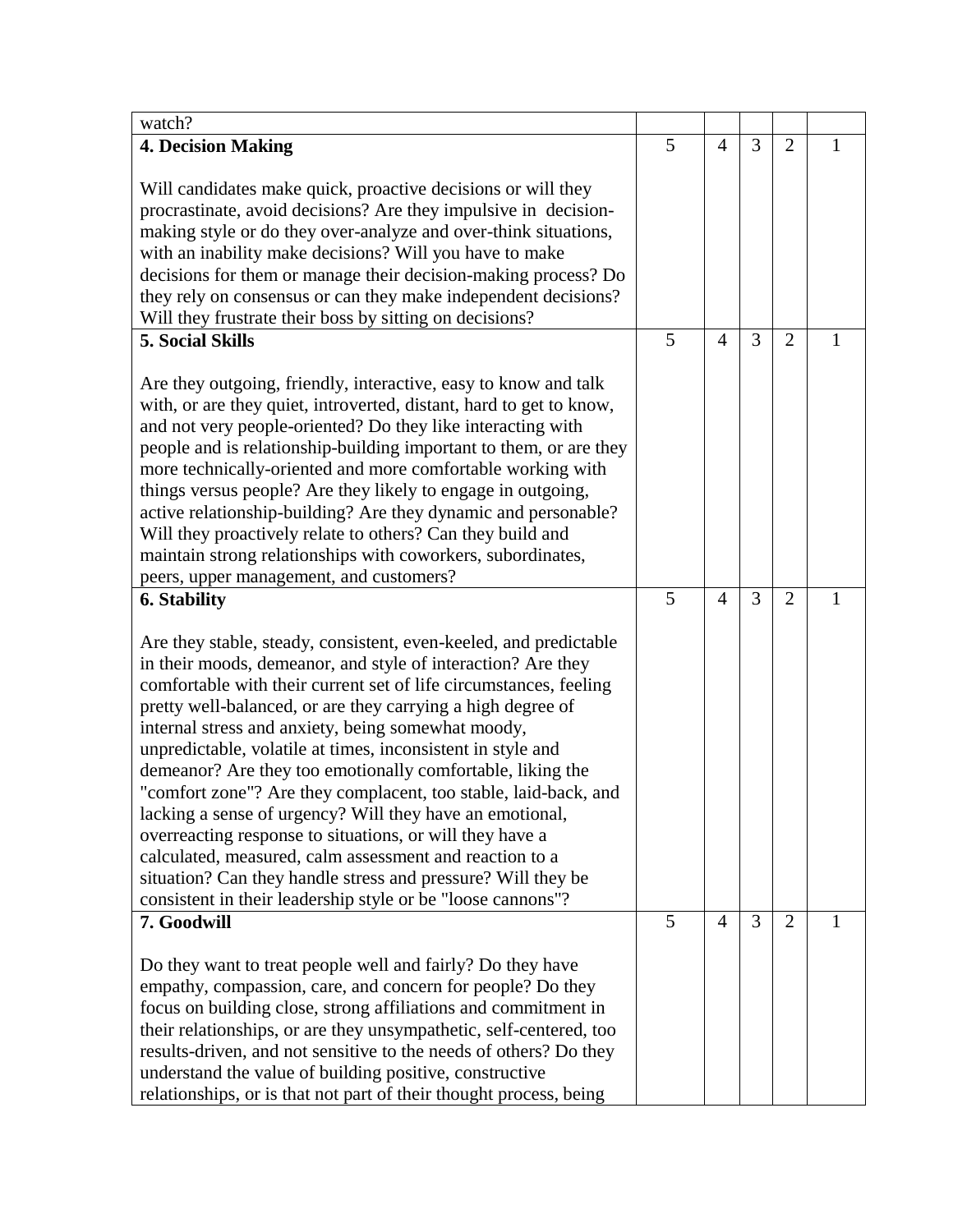| too focused on tasks and the bottom line?                                                                                                                                                                                                                                                                                                                                                                                                                                                                                                                                                                                                                                                                                                                                        |   |                |   |                |   |
|----------------------------------------------------------------------------------------------------------------------------------------------------------------------------------------------------------------------------------------------------------------------------------------------------------------------------------------------------------------------------------------------------------------------------------------------------------------------------------------------------------------------------------------------------------------------------------------------------------------------------------------------------------------------------------------------------------------------------------------------------------------------------------|---|----------------|---|----------------|---|
| 8. Expertise                                                                                                                                                                                                                                                                                                                                                                                                                                                                                                                                                                                                                                                                                                                                                                     | 5 | $\overline{4}$ | 3 | $\overline{2}$ | 1 |
| Are the candidates confident or do they lack self-confidence?<br>What is their level of self-esteem? Are they overconfident,<br>cocky, arrogant, and too self-assured? Do they make a weak<br>presentation and have a behavior pattern that is timid and<br>unassertive, where they won't step out and influence with a<br>strong presentation or with strong convictions? Are they<br>constantly self-evaluating, doubting and second-guessing<br>themselves, or will they take action with confidence? Will others<br>follow their lead because they exude confidence? Will they lead<br>others with confidence?                                                                                                                                                               |   |                |   |                |   |
| 9. Compromise                                                                                                                                                                                                                                                                                                                                                                                                                                                                                                                                                                                                                                                                                                                                                                    | 5 | $\overline{4}$ | 3 | $\overline{2}$ | 1 |
| Are the candidates open-minded and flexible in their mind set,<br>thinking, and opinions? Are they interested in the ideas and input<br>of others, or are they inflexible, stubborn, strongly opinionated,<br>know-it-alls, cynical, and difficult to influence? Are they myopic<br>in their own thought process and agenda, or will they yield to the<br>ideas of others? Do they give and take, letting other people win<br>at times, building buy-in and commitment, or is it "their way or<br>the highway?" Can they fall into alignment when there is no<br>agreement? Will they want to argue all the time? Will every<br>conversation be a debate? Will I ever know if they really buy in<br>or are just pretending to do so, pursuing their own way or agenda<br>anyway? |   |                |   |                |   |
| 10. Mental Maturity                                                                                                                                                                                                                                                                                                                                                                                                                                                                                                                                                                                                                                                                                                                                                              | 5 | $\overline{4}$ | 3 | $\overline{2}$ | 1 |
| Are the candidates bright, quick problem solvers, quick learners,<br>intellectually astute, and able to process complex information<br>quickly, or are they slow learners, needing more time to problem<br>solve, and not too intellectually quick? What is their capacity to<br>think quickly on their feet?                                                                                                                                                                                                                                                                                                                                                                                                                                                                    |   |                |   |                |   |
| <b>Secondary Leadership Characteristics</b>                                                                                                                                                                                                                                                                                                                                                                                                                                                                                                                                                                                                                                                                                                                                      |   |                |   |                |   |
| 11. Delegation                                                                                                                                                                                                                                                                                                                                                                                                                                                                                                                                                                                                                                                                                                                                                                   | 5 | $\overline{4}$ | 3 | $\overline{2}$ | 1 |
| Do they understand delegation? Are they too "hands-off," or too<br>"hands-on"? Do they lack follow-up and coaching ability? Will<br>they be too wrapped up in their own work, drawn to details<br>versus actively coaching, leading, and structuring the work flow,<br>efficiency, and productivity of others? Will they micro-manage<br>or give people too long a rope? Will they delegate effectively?                                                                                                                                                                                                                                                                                                                                                                         |   |                |   |                |   |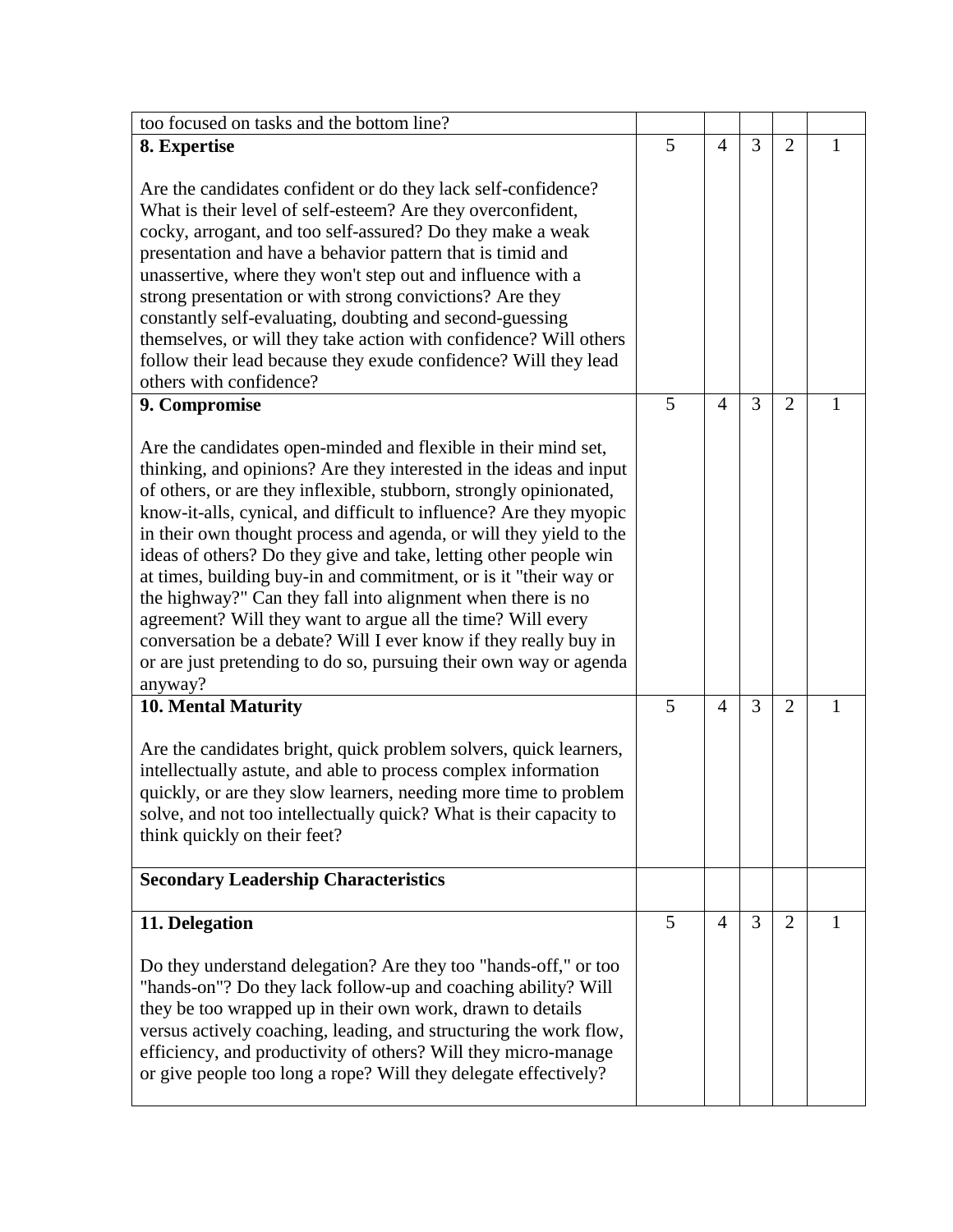| 12. Reflectiveness                                                                                                                                                                                                                                                                                                                                                                                                                                                                                                                                                                                                                                                                                                    | 5 | $\overline{4}$ | 3 | $\overline{2}$ | $\mathbf{1}$ |
|-----------------------------------------------------------------------------------------------------------------------------------------------------------------------------------------------------------------------------------------------------------------------------------------------------------------------------------------------------------------------------------------------------------------------------------------------------------------------------------------------------------------------------------------------------------------------------------------------------------------------------------------------------------------------------------------------------------------------|---|----------------|---|----------------|--------------|
| Do the candidates have an abstract, strategic, creative, analytical<br>mind and thought process? Will they think with vision, see<br>dimensional solutions, and understand systems and processes at<br>a very abstract and deep level? Are they "change agents,"<br>creative and full of new ideas, or do they lack creativity, look at<br>things one-dimensionally, with a black-and-white thought<br>process? Do they expend much mental energy assessing and<br>understanding situations and circumstances, or are they more<br>likely to over-react, conclude too quickly, and take action when<br>they should step back, process information, and consider the "big<br>picture"? Do they think with blinders on? |   |                |   |                |              |
| <b>13. Communication</b>                                                                                                                                                                                                                                                                                                                                                                                                                                                                                                                                                                                                                                                                                              | 5 | $\overline{4}$ | 3 | $\overline{2}$ | 1            |
| Do the candidates communicate effectively? Will they share<br>information openly and honestly, or will they play it close to the<br>vest, keeping information to themselves? Do they have active,<br>well-developed listening skills, or are they poor listeners? Do<br>they tend to keep people in the loop, well informed, feeling like<br>they are part of what's going on, or do they withhold valuable<br>information, causing people to wonder, jump to conclusions, and<br>create unnecessary stress and anxiety? Do they try to lead and<br>influence with a proactive, open, sharing, and team-oriented<br>style of communication? Do they over-communicate and talk too<br>much, without focus?             |   |                |   |                |              |
| 14. Authority                                                                                                                                                                                                                                                                                                                                                                                                                                                                                                                                                                                                                                                                                                         | 5 | $\overline{4}$ | 3 | $\overline{2}$ | 1            |
| Are the candidates organized, able to bring structure, focus, and<br>direction to their workflow and the workflow of others? Do they<br>manage themselves and their activities with purpose and<br>organization, or are they unorganized, innately scattered and<br>unstructured, not overly systematic and inconsistent? Will you<br>have to manage their lack of organizational skills? On a<br>leadership level, will they use formal, positional power and<br>authority when necessary to influence the performance,<br>efficiency, and productivity of others? Will they willingly direct<br>others and impose expectations, or will they not use positional<br>power when necessary, being too soft and easy?   |   |                |   |                |              |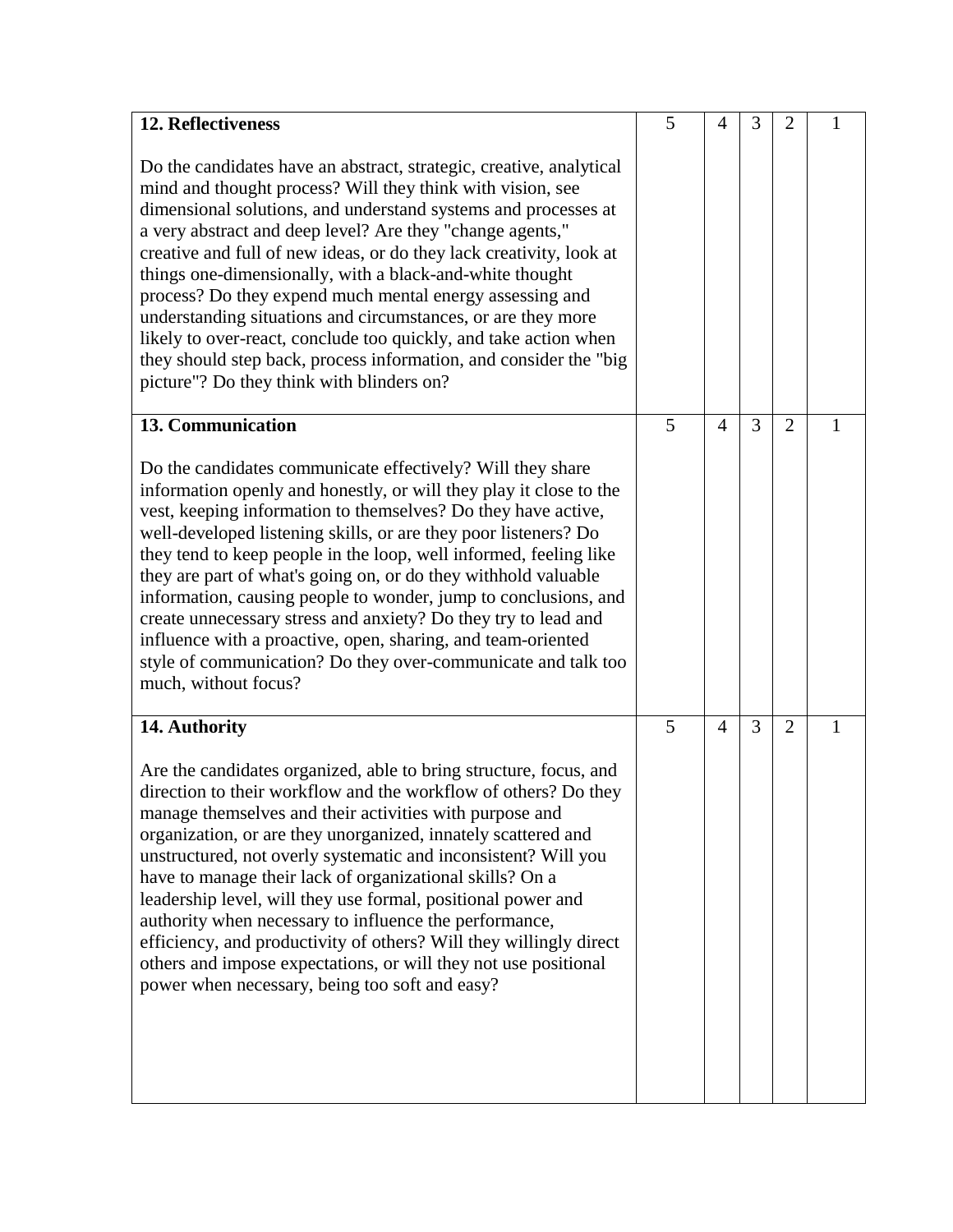| 15. Reward                                                                                                                      | 5 | 4              | 3 | 2              | 1 |
|---------------------------------------------------------------------------------------------------------------------------------|---|----------------|---|----------------|---|
|                                                                                                                                 |   |                |   |                |   |
| Are the candidates motivated by positive feedback and                                                                           |   |                |   |                |   |
| recognition? Will they use positive feedback to motivate others?                                                                |   |                |   |                |   |
| Do they rely on consistent stroking and pats on the back for                                                                    |   |                |   |                |   |
| motivation? Are they high-maintenance? Will they not use                                                                        |   |                |   |                |   |
| reward and positive feedback as a motivational tool for others?                                                                 |   |                |   |                |   |
| Will they take others for granted and not acknowledge their                                                                     |   |                |   |                |   |
| contributions, causing others to feel taken for granted? Are they                                                               |   |                |   |                |   |
| self-motivated, self-validating, and able to work productively                                                                  |   |                |   |                |   |
| and independently, without positive feedback?                                                                                   |   |                |   |                |   |
|                                                                                                                                 |   |                |   |                |   |
| 16. Discipline                                                                                                                  | 5 | $\overline{4}$ | 3 | $\overline{2}$ | 1 |
|                                                                                                                                 |   |                |   |                |   |
| Are they self-disciplined and have a strong work ethic? Do they                                                                 |   |                |   |                |   |
| set high expectations for themselves and others? Are they self-                                                                 |   |                |   |                |   |
| driven? Do they bring a strong commitment and internal desire                                                                   |   |                |   |                |   |
| to excel? When necessary, will they use discipline and negative                                                                 |   |                |   |                |   |
| reinforcement in their leadership style to motivate and drive                                                                   |   |                |   |                |   |
| others? Will they go the extra mile and stretch the expectations                                                                |   |                |   |                |   |
| and capabilities of others, or do they lack self-discipline and                                                                 |   |                |   |                |   |
| have low or average expectations and a loose work ethic? Are                                                                    |   |                |   |                |   |
| they too "soft" in their leadership style? Are they uncomfortable                                                               |   |                |   |                |   |
| in pushing others and imposing high expectations on others?                                                                     |   |                |   |                |   |
| 17. Competing                                                                                                                   | 5 | $\overline{4}$ | 3 | $\overline{2}$ | 1 |
| Are they innately competitive, with a never-wavering desire to                                                                  |   |                |   |                |   |
| excel, succeed, and win? Are they intense, aggressive, and able                                                                 |   |                |   |                |   |
| to motivate others with an optimistic, enthusiastic, infectious                                                                 |   |                |   |                |   |
| attitude and style? Are they self-driven toward success? Do they                                                                |   |                |   |                |   |
| have the intensity to drive the business and the performance of                                                                 |   |                |   |                |   |
| others, or are they passive and followers versus drivers? Do they                                                               |   |                |   |                |   |
| lack intensity and aggressiveness? Do they only compete                                                                         |   |                |   |                |   |
| inwardly or are they indirect competitors, political by nature? Do                                                              |   |                |   |                |   |
| they lack that edge to drive the business?                                                                                      |   |                |   |                |   |
| <b>18. Collaboration</b>                                                                                                        | 5 | $\overline{4}$ | 3 | $\overline{2}$ | 1 |
|                                                                                                                                 |   |                |   |                |   |
| Are they team players and builders, or are they independent,<br>individualistic, or individual "superstars"? Do they understand |   |                |   |                |   |
| the value of working with others, collecting and exchanging                                                                     |   |                |   |                |   |
| ideas and information? In conflict, will they try to work through                                                               |   |                |   |                |   |
| the circumstances in a collaborative process? Do they understand                                                                |   |                |   |                |   |
| teamwork, or are they better suited for an individual                                                                           |   |                |   |                |   |
| contributor's role? Can they bring others together and tap the                                                                  |   |                |   |                |   |
| synergy of the group?                                                                                                           |   |                |   |                |   |